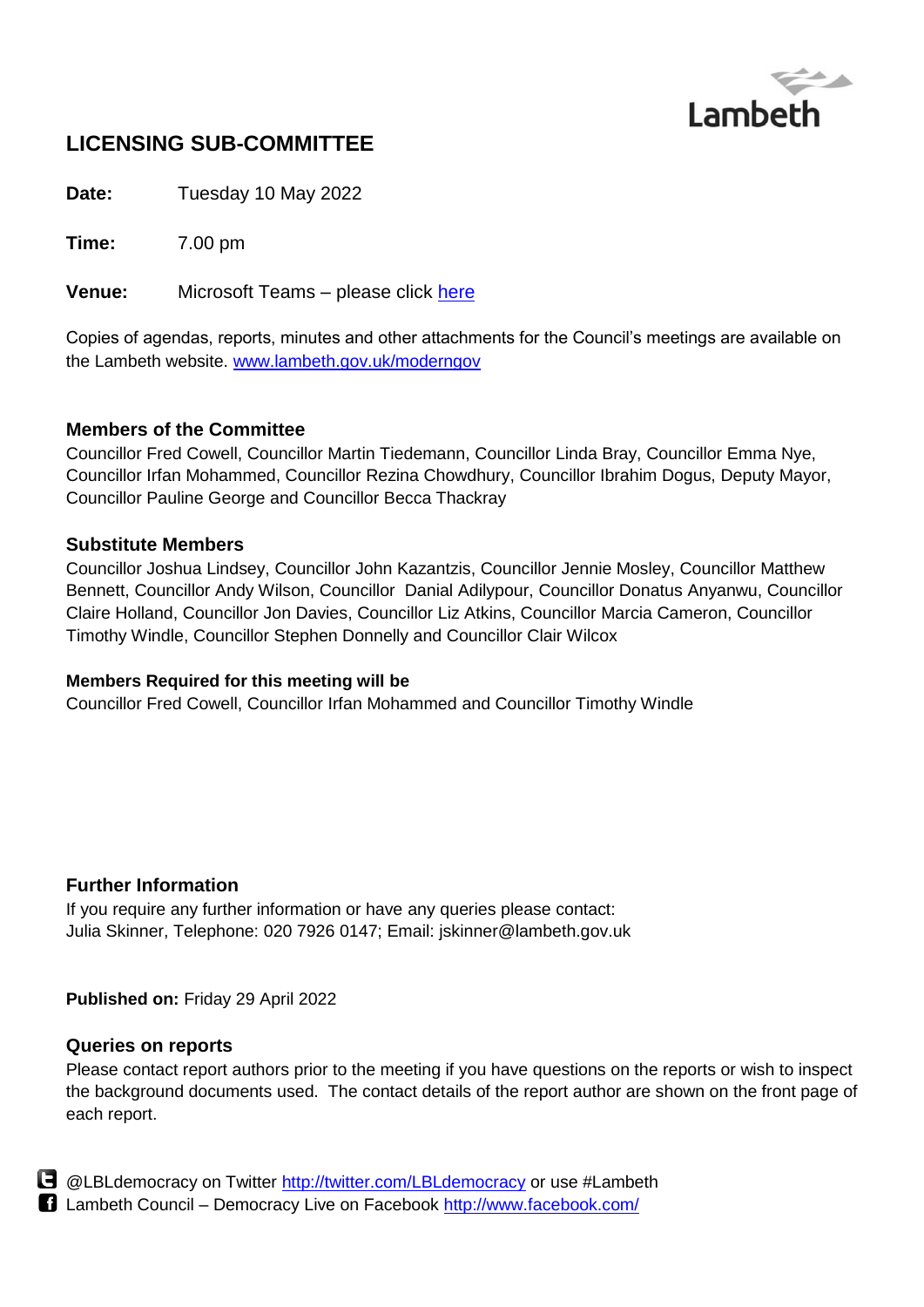## **How members of the public can view the meeting online**

This is a Microsoft Teams Live Event meeting. If you are new to Microsoft Teams, clicking the above link will take you to the meeting page where you will be prompted to download the app or watch on the web instead. Please follow the instructions to watch on the web. On doing so, you can join our live event anonymously.

#### **How Members of the Committee and public participants can access the meeting**

Please refer to the joining instructions you have already received – do not use the link above.

#### **Digital engagement**

We encourage people to use Social Media and we normally tweet from most Council meetings. To get involved you can tweet us @LBLDemocracy.

## **Audio/Visual Recording of meetings**

Everyone is welcome to record meetings of the Council and its Committees using whatever, nondisruptive, methods you think are suitable. If you have any questions about this please contact Democratic Services (members of the press please contact the Press Office).

Please note that the Chair of the meeting has the discretion to halt any recording for a number of reasons including disruption caused by the filming or the nature of the business being conducted.

Persons making recordings are requested not to put undue restrictions on the material produced so that it can be reused and edited by all local people and organisations on a non-commercial basis.

#### **Representation**

Ward Councillors may be contacted directly to represent your views to the Council: (details via the website [www.lambeth.gov.uk\)](http://www.lambeth.gov.uk/)